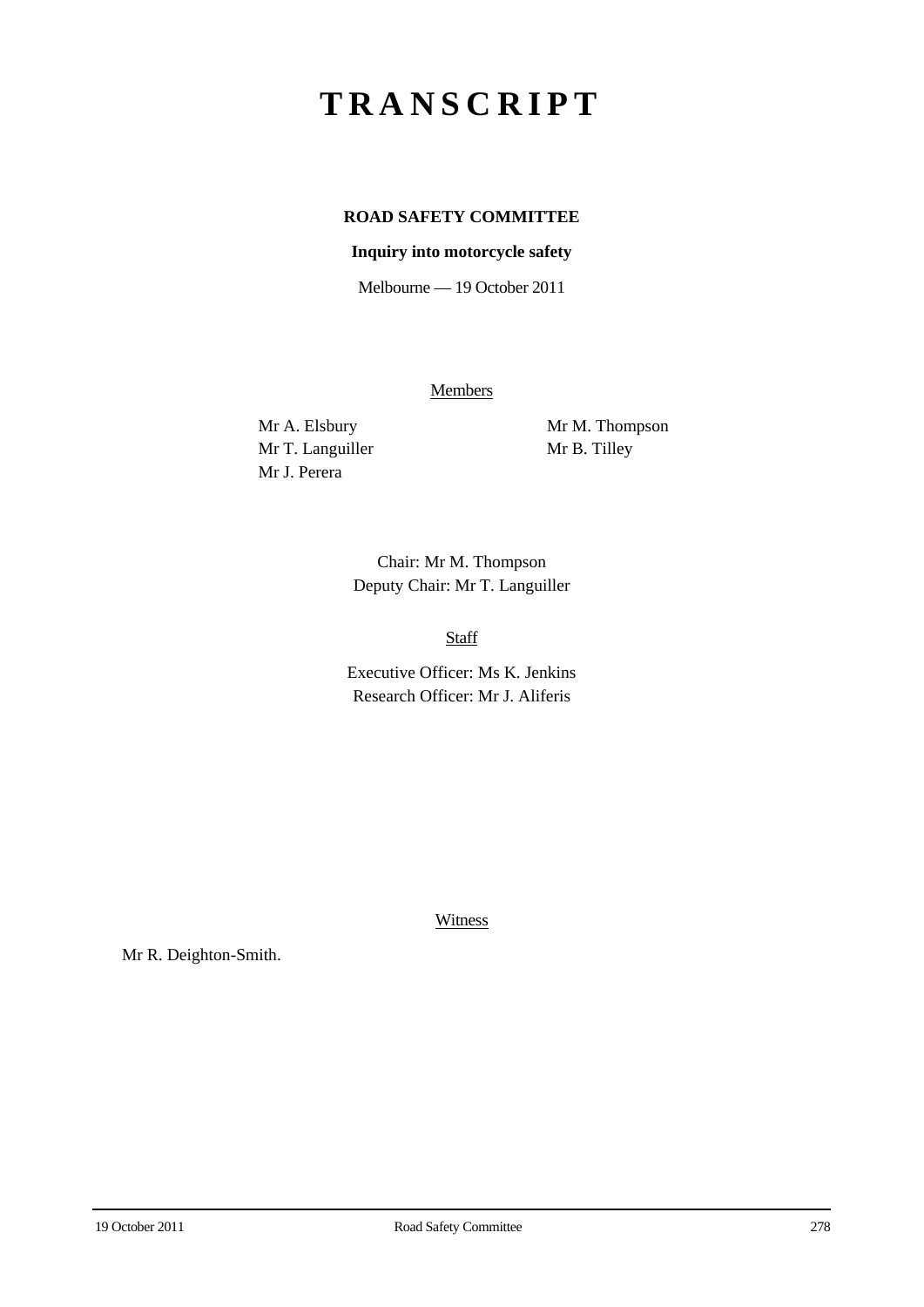**The CHAIR** — I would like to extend a welcome to Mr Rex Deighton-Smith, who has been a long-term contributor to the parliamentary process through parliamentary committees. By way of background, we received 68 submissions, numbered among them is yours, to the committee. We are going through the public hearing process, which provides the opportunity for key questions to be asked and balanced against competing issues. Hansard will be recording your evidence. You will get a copy of the Hansard transcript, please amend any typos and get them back to the secretary and staff so matters can be placed on the web in due course. We are in a position, as you would be aware, to take evidence in camera should that be required at the end of the day or at a later point in time. You have the benefit of parliamentary privilege, which will not extend beyond the room. I do not take it as being an issue today. Could members of the gallery keep their mobile phones turned off.

#### **Mr DEIGHTON-SMITH** — I should do that myself.

**The CHAIR** — Or turned down. We have 45 minutes or so to enable you to speak to your submission, upon which we will be in a position to ask a number of questions.

**Mr DEIGHTON-SMITH** — Thank you, Mr Chair. Good afternoon, committee members. Thank you for the opportunity to talk to you. I have a very brief PowerPoint slide presentation. They say it is a substitute for deep thought, but hopefully that will not prove to be the case here. I want to expand a bit on a few of the issues that I raise in my submission. I do not think that will take very long, and then I will be happy to answer any questions from the committee.

First I should explain who I am. Unlike many of the people you have heard this afternoon, I do not hold any official position in this area. My interest is in large part due to the fact that I have been a motorcyclist for a long time, nearly 30 years, and for at least the last several years — since my children got older — I have had the good fortune to be able to get out there and rack up quite a lot of kilometres. I also have a bit of a comparative perspective to bring to bear because I have ridden in about 20 different countries over the years, so what I see on the roads in Victoria I can benchmark against what I have seen elsewhere.

**The CHAIR** — Can you elaborate on which countries?

**Mr DEIGHTON-SMITH** — I have predominantly ridden in European countries. Some years ago I undertook a very extensive tour of Europe, as many of us do, and did that by motorcycle. I covered pretty much all of Western Europe and some parts of Eastern Europe. This was when there still was an Eastern Europe, before it all fell. I have also done some riding in places like Malaysia and Taiwan.

**The CHAIR** — What speed is allowed on the autobahn for a motorcyclist?

**Mr DEIGHTON-SMITH** — I believe that motorcycles were in the same position as cars. In the days when most of the autobahns were unrestricted, that applied to motorcycles as well, although I did once get fined in Czechoslovakia, as it was then, because I did not know that while cars were able to do 130 kilometres per hour, on their autobahns motorcycles were restricted to 80 kilometres per hour. I had a lovely motorcycle at the time and I saw all these Skodas passing me with impunity. It seemed a little unfair, but that is an indicator of how legislation sometimes does not favour — —

**The CHAIR** — You are not recommending 80 kilometres per hour for our deliberations?

**Mr DEIGHTON-SMITH** — I do not think so, no. I am also a cyclist as well as a driver. Having gone back to bicycles in the last few years, I feel more vulnerable on my bicycle than I do on my motorcycle. That is an interesting bit of benchmarking. If you ask most non-motorcyclists about vulnerable road users they would tend to regard motorcycling as among the least safe ways of occupying the roads, but I put a question mark over that. While many people are prepared to go around on their bicycles, I think the statistics demonstrate that it is a fairly dangerous place to be, and personal observation backs that up.

The other reason I am here is that I am by profession a public policy specialist. I am an independent consultant and have an economics background, so I have an interest in a wide range of public policy issues. I apply that kind of perspective to this issue of motorcycling as well.

#### **Overheads shown.**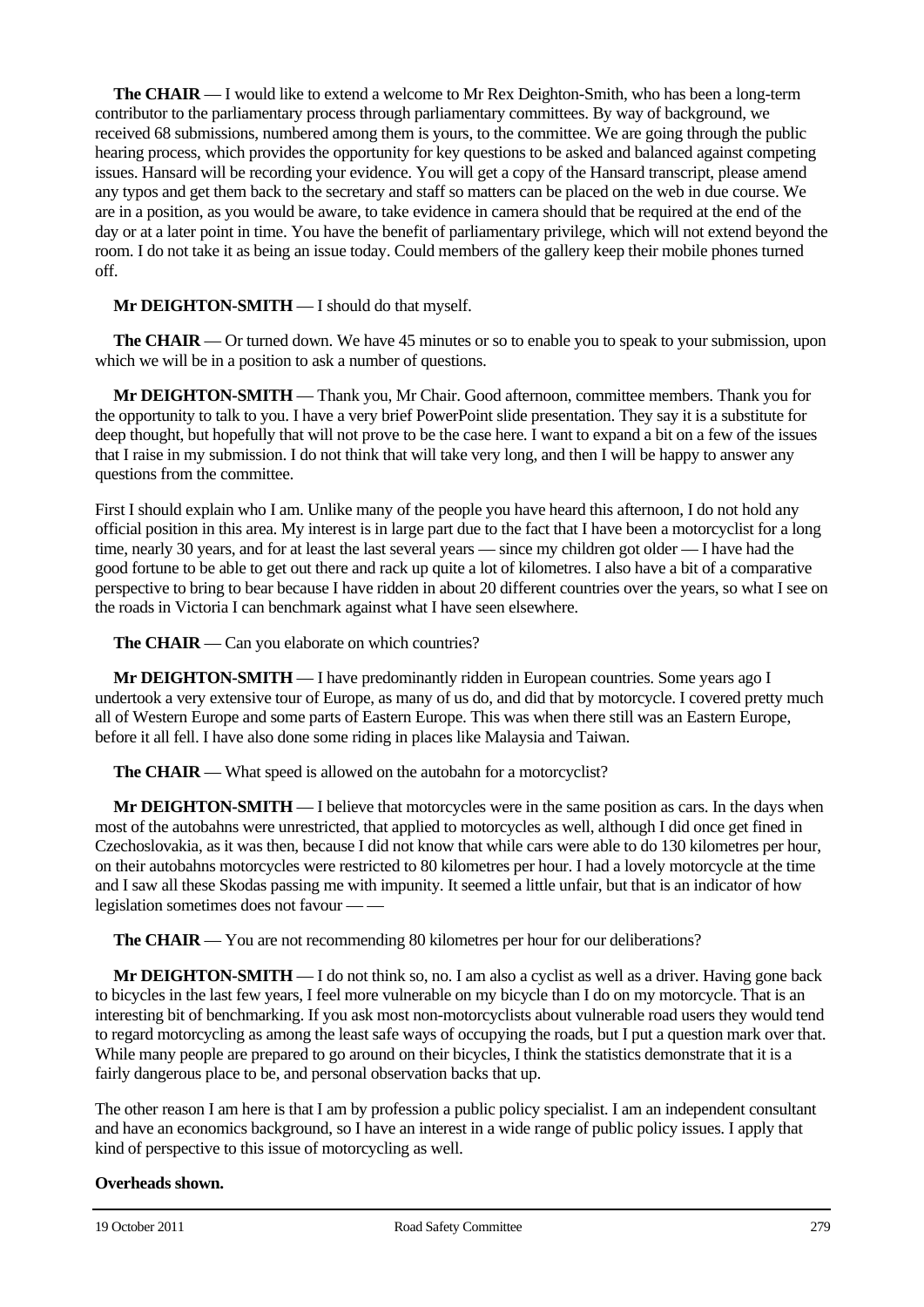**Mr DEIGHTON-SMITH** — My first slide I call 'Crisis! — What crisis?' The message here is that we need to make sure we understand the nature of the reality that we are seeking to deal with in making regulatory change. The reason I raise this is that I have become conscious in reading the press that many articles create an impression that motorcycling is not only dangerous but perhaps is becoming more so. I see articles that point to the raw numbers of fatalities rising from year to year, at different times, and unfavourable comparisons being made with fatality numbers in passenger vehicles. I think it is important to look beneath the surface and analyse those statistics a little better. As you would have been told already, there has been a substantial increase in the number of motorcyclists on the road over several years. We can crunch the numbers and ask: what is the fatality rate in terms of the number of deaths per registered motorcycle versus per registered car, and what is happening in terms of the trends over time? I was able to do this comparison over the last 10 years and, as you see, the rate of decline in fatalities has been almost exactly the same for cars and for motorcycles. It has declined by over 30 per cent in both cases. That is pretty important and I think it is quite remarkable because in many ways it is more difficult to improve motorcycle safety.

As you would all be aware, some of the big contributors to reductions in road fatalities and injuries have been passenger safety measures. You have got airbags and seatbelt pretensioners and so on. Most of these devices are either totally inapplicable to motorcycles or, to the extent that they can be applied, have been much slower in being brought into play. ABS was discussed a few minutes ago. It is out there. It has reached a point where the best motorcycle ABS systems are pretty good, but the proportion of motorcycles on the road that have ABS is very low by comparison with the proportion of cars. So this rate of improvement in motorcycle safety has occurred despite the fact that there are fewer levers that we can pull, if you like, in order to achieve that outcome.

It is also a corollary of the fact that there are growing numbers of bikes on the road and there are growing numbers of inexperienced riders. One of the statistics that VicRoads puts in its graduated licensing scheme paper which is actually reliable, in my view, is the one that shows that the longer you ride the better your safety performance is — the lower is your likelihood for having an accident or having a fatality. We have seen this improvement at a time when there are more and more relatively inexperienced people out there among the riding community. We are also seeing that a lot of people are taking up scooters. They are often using them for commuting — they are covering relatively high numbers of kilometres. If we look at it in terms of the number of kilometres travelled, that has probably been rising on a per motorcycle basis. Again the fact that the rate of fatalities has declined as much as it has is remarkable.

One other thing it is important to point out is that a high proportion of motorcycle fatalities occur among people who are unlicensed. The importance of that is that in a sense they are a bit beyond the reach of our policy tools. These are people who have chosen to operate outside the law and, in a sense, the fact that that group is included amongst motorcyclists distorts the statistics. While this is often remarked on, I found one statistic that gives a sense of how important this issue is. It comes from South Australia over a recent five-year period. As you see there, they found that 31 per cent of motorcycle fatalities involved people who were not currently licensed to ride the motorcycle they were on when they were killed.

The underlying point I am trying to make is that policy-making ought not to be done in an atmosphere of crisis. Performance in this area has been good, and that implies that we need to take a measured approach, as we hopefully do in most or all the areas of policy. I underline the fact that we need to see a strong evidence base for whatever particular recommendations are to be put forward. That is obviously good advice for all public policy, but I would echo some of the comments that I heard earlier to the effect that propositions put forward by various official agencies — and VicRoads is one of these — I find often to be poorly based in terms of underlying evidence. So it is useful to be sceptical at some of the propositions that are put and to dig below the surface and satisfy yourselves about the evidence base and how strong it is and in particular to seek out a direct link between particular problems that are identified and particular policy proposals. I find this in relation to the graduated licensing scheme proposals. The statistics in VicRoads' own paper show that there is not a spike in terms of fatality rates when people get past the initial licence period and have the freedom to get off their LAMS motorcycles and get onto the motorcycles of their choice. There is not a sudden upkick in fatalities, yet despite that we have this recommendation for a more extensive graduated licensing scheme, which would cause quite substantial problems for a lot of motorcyclists. It is a solution in search of a problem, in a sense.

At the risk of speaking for everyone when I ought not, it is worth saying something about who motorcyclists are. A comment I often make is that nearly 30 years ago, when I started riding, motorcyclists were all my age,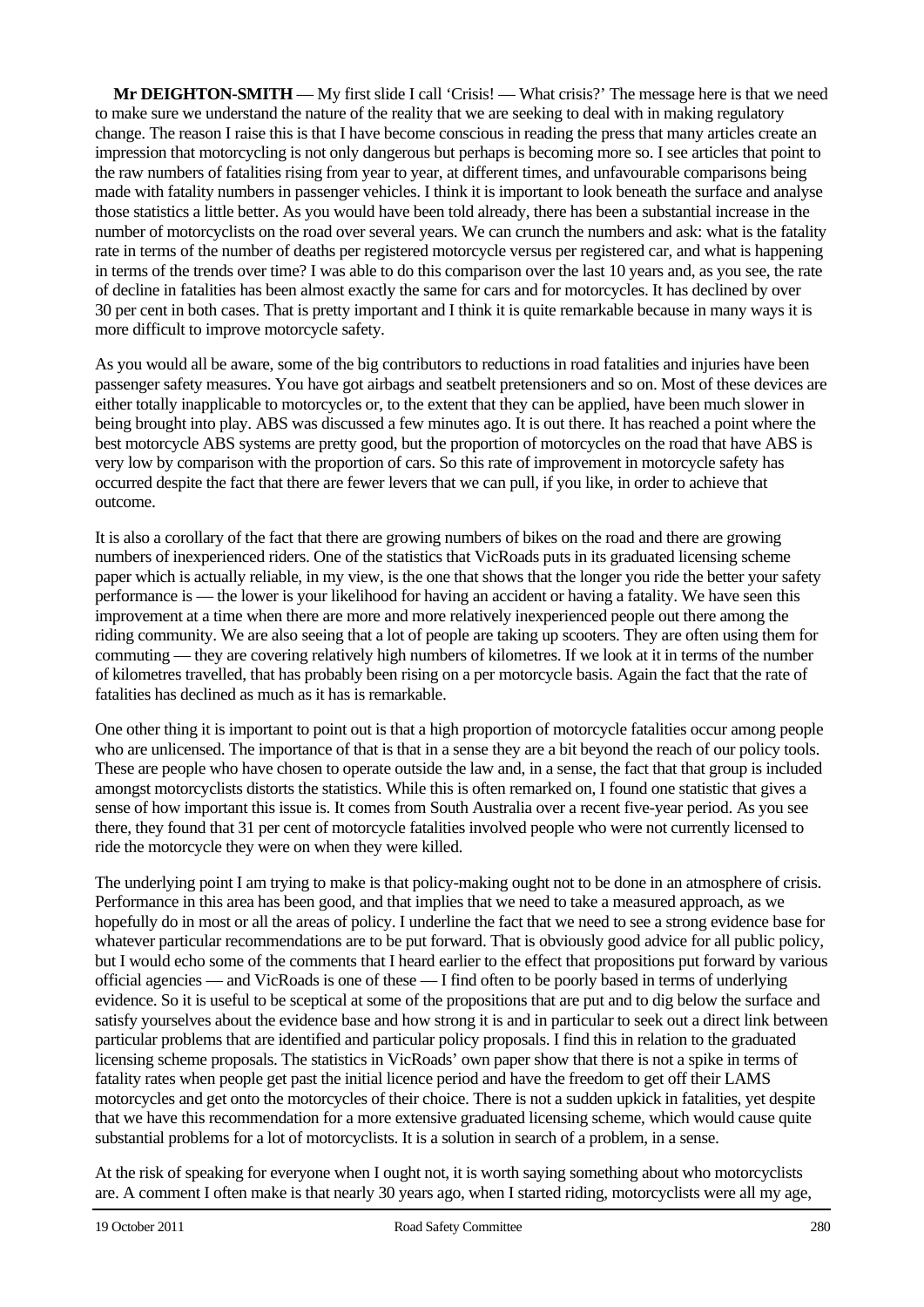but now motorcyclists are all my age! We are an ageing group, and the statistic I managed to find when I was surfing with Dr Google this morning was that the average age of motorcyclists in New South Wales is 43. I found that a bit surprising; it was older than I thought. We need to recognise the age demographic and also that motorcyclists are, in very large part, enthusiasts. If we look at who is driving cars, it is nearly everyone. If we ask why they are driving cars, it is because they have to get around. It is very difficult to get by in life without driving a car. That is not so for riding a motorcycle, so people who make the choice to ride do so as an active choice, which tells us that most of them are enthusiasts. They pay a lot of attention to the process of riding their motorcycle and take pride in the skills they have and in being able to apply them.

From a policy point of view, that tells us firstly that there is a pretty high level of understanding of the risks. A high proportion of us are mature riders. We are doing it as a matter of choice. We have chosen to accept the risks with a pretty fair understanding of what they are. I draw an analogy with smoking. When I hear the latest bit of regulation of smoking, I often think it seems to contain the assumption that people do not know that cigarettes are bad for them, yet I am sure that everyone does. There is barely a person you could find who could not tell you that cigarettes are bad for you and in what ways and to roughly what extent. It is a bit the same with motorcycling. Yes, we all know the fatality and injury rate is a lot higher than it is for car drivers, but that is precisely the point. Motorcyclists and non-motorcyclists, and certainly intending motorcyclists, are aware in broad terms that that is the case. There is an assessment and risk acceptance in that group.

The other point about that goes back to my earlier point about falling fatality rates. We are seeing that those risks are being not only acknowledged and accepted but also well managed. Without the assistance of various secondary safety devices and so forth, we are seeing that motorcyclists are surviving more often than they used to.

I heard the question asked, 'What would you have us do?'. Again I am conscious of the fact that I am not coming from an official position and do not have the luxury of great research resources, but nonetheless I would like to make a few suggestions about what I think it would be good for the committee to do. The issue of sticks and carrots is important. I echo the point that it is pretty easy to take the view that whenever government pays attention to motorcyclists the next thing that happens is that it is waving a stick. It would be very well regarded if some of the committee's recommendations involved carrots rather than sticks. I believe that rider training is important in terms of improving skills and reducing accident rates, but I would like to see better rider training being approached from a carrot point of view rather than from a stick point of view. I would like to see encouragement of people undertaking additional training after they have become licensed. There are tools you could use; financial tools are obviously useful. We have a motorcycle levy, which is a stick, if you like, but perhaps to counterbalance that we could have some rebates on motorcycle registration or on the Transport Accident Commission charge for motorcyclists who have undertaken certain kinds of approved training. As someone with over 25 years experience I have recently done some rider training. I think you can convince people, even very experienced motorcyclists, that it is something that is in their interests and get them to do it.

It could potentially operate indirectly. As the father of a teenager I know that some car insurance companies offer discounts to young drivers who have undertaken additional training. I have not heard of that sort of incentive being applied in the motorcycle insurance industry, but I wonder whether it is something government could encourage the insurance industry to provide and thus use it as another avenue for increasing the take-up of riding training.

**Mr LANGUILLER** — Sorry to interrupt, but did you hear the RACV submission? They do not believe that additional training may necessarily lead to any improved statistics.

**Mr DEIGHTON-SMITH** — I recognise there is a sort of psychological phenomenon of compensating behaviour. We get better at something, so we push our luck a bit further. That probably applies to some degree in terms of the impact of training, but I would be very surprised if it completely overwhelmed the positive impact of teaching people better skills. Yes, be realistic about what it is going to achieve, but it is a difficult proposition to say that vehicle operators of any kind who are less well trained are preferable to ones who are more well trained.

I would like to point to scooter riders. I point out in my submission that there are some quite distinct subcultures in motorcycling, and scooters are sort of over on one side as a very distinct subculture. They do not see themselves as motorcyclists. I say this as someone who has a couple of friends who in middle age have taken up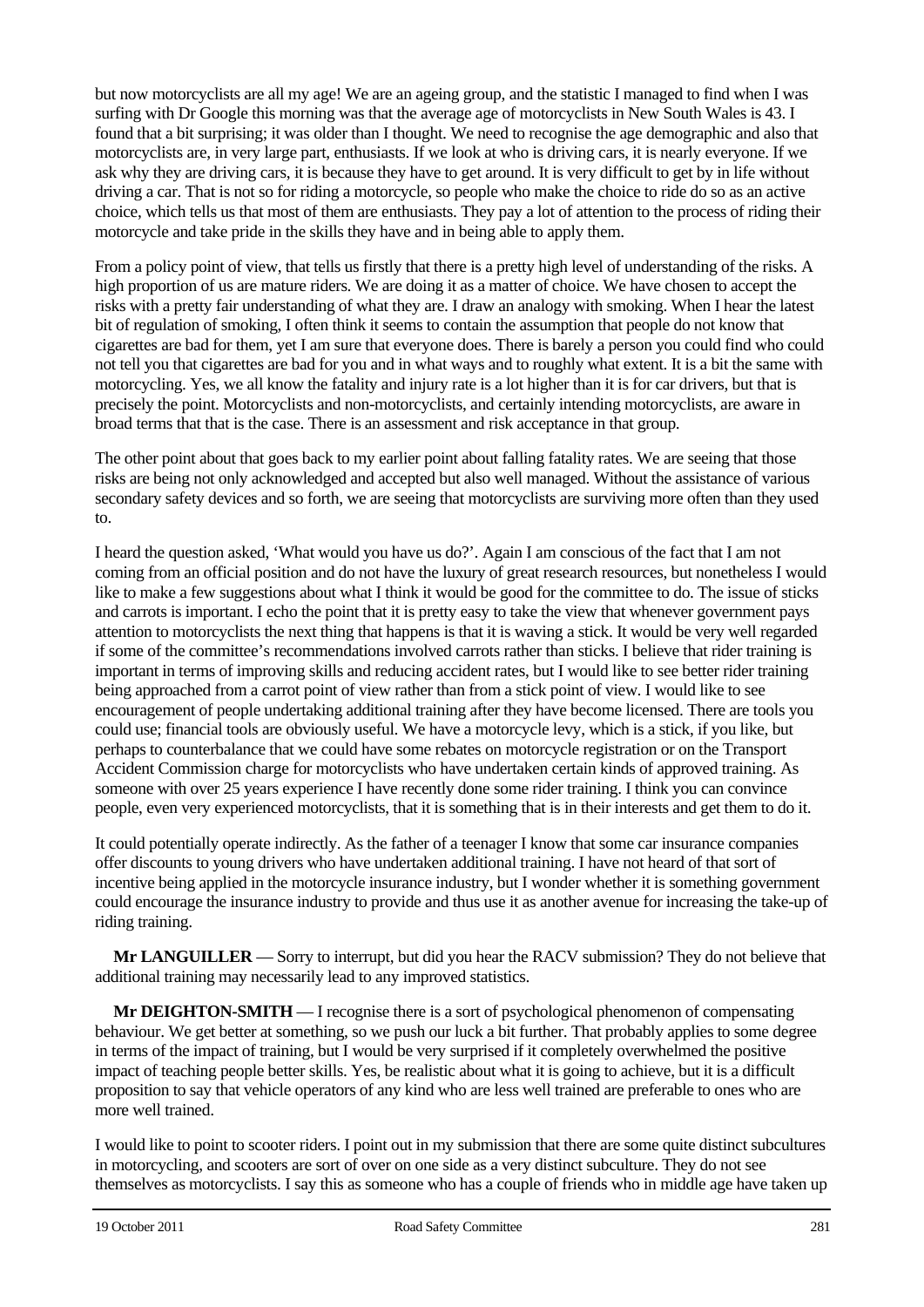riding scooters. They do not see themselves as motorcyclists, and in fact in many cases they would not consider riding a motorcycle, but somehow they see a scooter as different. I observe that they seem to be somewhat oblivious to the risks and to the fact that a scooter entails all of the same risks as a motorcycle and a couple more as well. They are less gyroscopically stable because they have small wheels rather than large wheels. They have less acceleration, so they have less ability to get out of the way of a car that has not seen them heading in their direction, and so forth. Casual observation tells you when you look around the streets that scooter riders tend not to wear protective clothing. Again there is a certain obliviousness to the risks.

I think some messages aimed at scooter riders pointing out some of the risks and suggesting changes in behaviour would be particularly useful. I underline this to the extent that a lot of these people are very inexperienced. I believe the statistics show that scooter riders tend to take it up, do it for a few years and then probably drop it, and they are very unlikely to move on to motorcycles. They are unlikely in most cases to maintain the habit over the long term, so you have this additional problem of relatively inexperienced people, and again statistics tell us that they are the people who are most likely to have accidents.

I echo another comment I heard made earlier, which is that driver awareness is an issue. While I am not always a great fan of the Transport Accident Commission's splatter ads, there may be some room to use those sorts of strategies to improve car drivers' awareness of motorcycle issues. If I were advising the TAC, I might suggest they need to look at breaking down the barrier between motorcyclists as 'them' and car drivers as 'us'. Perhaps car drivers have a son or a friend with a son who rides a motorcycle, and targeting that sort of link as a motivating factor for why you should be paying more attention to motorcyclists might be the kind of approach that could yield some positive outcomes.

Finally, what should be avoided. I think there is a real concern about creating unreasonable barriers to entry for motorcycling. While the numbers are up, as I have said, the age demographics are high. A lot of the explanation for the numbers being up is the sort of transient population of scooter riders. In a sense this is a pastime that is vulnerable to the sort of legislative incentives that some authorities, such as VicRoads, are throwing around.

Returning to that graduated licensing scheme paper, there was a suggesting about supervised riding being required. It has a nice sort of symmetry to it — we require that for people going through the learners process in cars, why not in motorcycles? I think there are a couple of reasons why not. One is that it is just of less benefit in the sense that you cannot give direct feedback. I am teaching my son to drive a car at the moment. You can give very direct feedback when you are sitting in the passenger seat. If you are following another motorcycle, you cannot give the same sort of direct feedback. There is a practicality issue here. We now require anyone under 21 to have 120 hours of supervised driving before we give them a car licence. If you were to transfer that to the motorcycle area, you would find that a large proportion of intending motorcyclists would not have a friend or parent who rode a motorcycle and that they would be in the position of having to hire a professional to do the supervised riding. At a very rough calculation, if you have to pay someone \$50 an hour to follow you around for 120 hours, you are up to \$6000. I would have thought that that would make a difference between taking up riding and not taking up riding for a very high proportion of people. I think it would be quite unreasonable for a government to put that sort of high barrier in the way of people who wanted to take up this pursuit.

The suggestion about extending the time that you would have to be on a learner-approved motorcycle or some other sort of motorcycle-related restrictions is in some respects of lesser concern, but you create problems for the motorcyclists and you have to ask the question, 'Where is the evidence to justify that sort of intervention?'. I refer back to the statistics from VicRoads that I quoted earlier, which say that there is not any uptick when people get on to large motorcycles in terms of fatality rates. If there were, you would have a potential justification for some sort of more staged process in terms of what motorcycles you can have access to, but the evidence is that it is not there, and I do not think we should be going down this path in the absence of that evidence.

What else to avoid? Failing to recognise the role of drivers in reducing risks. It is there in the statistics and it is there in a lot of personal experience. 'Sorry, I did not see you' is a very common experience. It always has been. I do not think it has gotten a lot better over the years. That is important to recognise in policy, and, unfortunate but true, I think there is an anti-motorcycling bias in some of the institutions that we rely upon for advice in this area, and that obviously needs to be taken into account in decision making as well. I might leave it there and open to questions.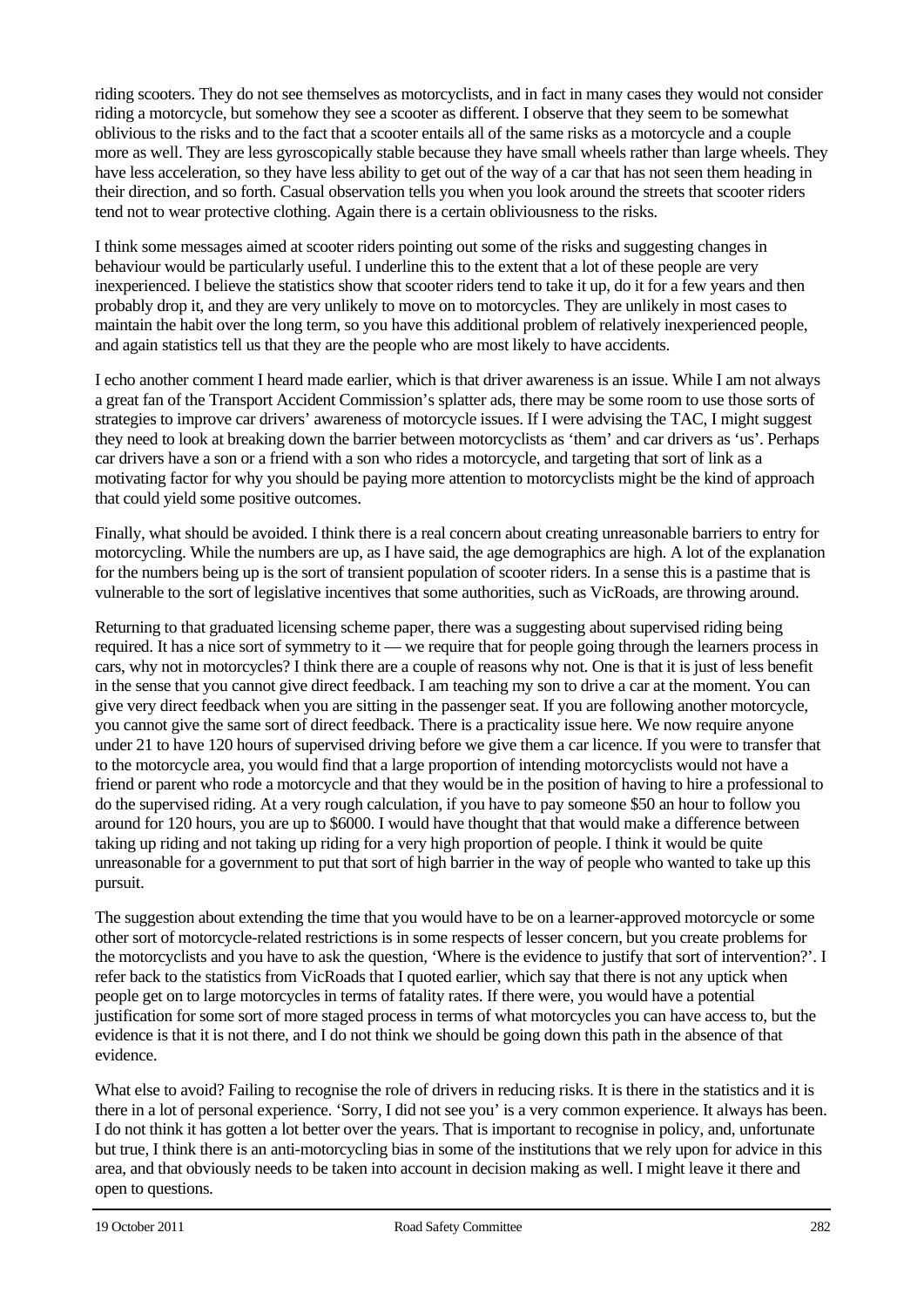**Mr TILLEY** — Just a very quick one. I am just taking the opportunity to read through the legislation; it has taken me a little bit longer from the days when I had to rely on the act. You were talking about public policy and those who are unlicensed riders. I am just exploring it while we are sitting here. Would it be fair to say that they are not necessarily outside the realms of public policy in the sense that in the legislation and vehicle seizure understanding that the legislation does not allow a member of the police force to seize a motorcycle that is stolen or hired, potentially before they have a crash or a serious injury or fatality — there may be some scope in public policy to deal with unlicensed riders through seizure powers?

**Mr DEIGHTON-SMITH** — I think that is right, and on reflection I perhaps did not express myself too well. I guess what I was getting at was that we make policy in the hope that people who comply with the legislation that we use to put it into effect will have better outcomes. My point is that these people, by definition, are not compliant with the legislation, so we can change the legislation, and, other than in those sorts of indirect ways that you have mentioned, it is by definition not changing their behaviour. To the extent that they are a significant component of the harm we are identifying, we have to recognise that our powers to deal with them by making laws that apply to everyone but which they choose to ignore are pretty limited.

**Mr TILLEY** — Still, the truism is that you can never legislate against stupidity.

## **Mr DEIGHTON-SMITH** — That is right.

**Mr TILLEY** — It is the flow-on effect it has on those legitimate people who operate motorcycles in the state — and no doubt the nation — and are trying to deflect that bad usage.

**Mr LANGUILLER** — Thank you so much for your submission — a well-thought through submission, if I may add. Two things: one, in your presentation, in relation to the data that you used, you talked about there being a decline in fatalities, both in terms of motorcycles and cars. You note that of course there is a growth in terms of the users of motorcycles of various types, but would it not be fair to supplement the data with the growth both in terms of users of motorcycles and cars as well? Do you know that at all?

**Mr DEIGHTON-SMITH** — Sorry, the statistic I was using in that first slide, in the bracket — sorry, it is probably a little difficult to see. What I am calculating there is the number of fatalities per  $1000 - 10000$ . whatever — registered vehicles. The point of doing that is precisely as you say: to allow for differences in the number of cars versus the number of motorcycles over the period. We are doing this on a ratio basis. In the best of all worlds you do it as fatalities per vehicle kilometre travelled, but that is usually something you are unable to do for data reasons. That is second best, but it is far better than just counting the numbers of heads, if you like — or the numbers of headstones.

**Mr LANGUILLER** — Thanks for that. You stated that the abolition of the Victorian Motorcycle Advisory Council, VMAC, was a positive step. What are your thoughts on the body that has replaced it? I think you heard in passing observation in terms of the 8 minutes and 57 seconds that will be made available to each participant four times a year.

**Mr DEIGHTON-SMITH** — I confess that I have not been very familiar with the nature of the body that replaced it. From what I have heard around the table today and in previous meetings, I would agree with the criticisms that have been made. Underlying my comment about VMAC was the concern that it seemed to be, if you like, a corporate endeavour. People, as I understood it, were appointed to that body ex officio, so there was no ability for an organised interest to be represented. Potentially it is a group of people, each with their own barrow to push, around a table. That sort of concerns me a little bit if I am part of the group that is allegedly being spoken for. Again, going back to my public policy experience, I would generally say that a consultation that is closed or restricted is less to be preferred than consultation that is open more broadly. The idea of, however you configure a body, having the possibility to have a more open representation on it was what I was looking for. I believe it is important that whatever is there is able to advise the minister rather than VicRoads. I think that is very important.

**Mr LANGUILLER** — I will check on it to make comment. Perhaps to be fair, I am a member of the opposition, as you would probably be aware. The fact that a new body will not be able to report directly to the minister, I think, will do the government and the minister a disservice. In due course the government will find that out. Increasingly, given the submissions and evidence sent to the committee, I am concerned about the management of data, the transparency of the data and the truthfulness of it. The discrepancies that exist between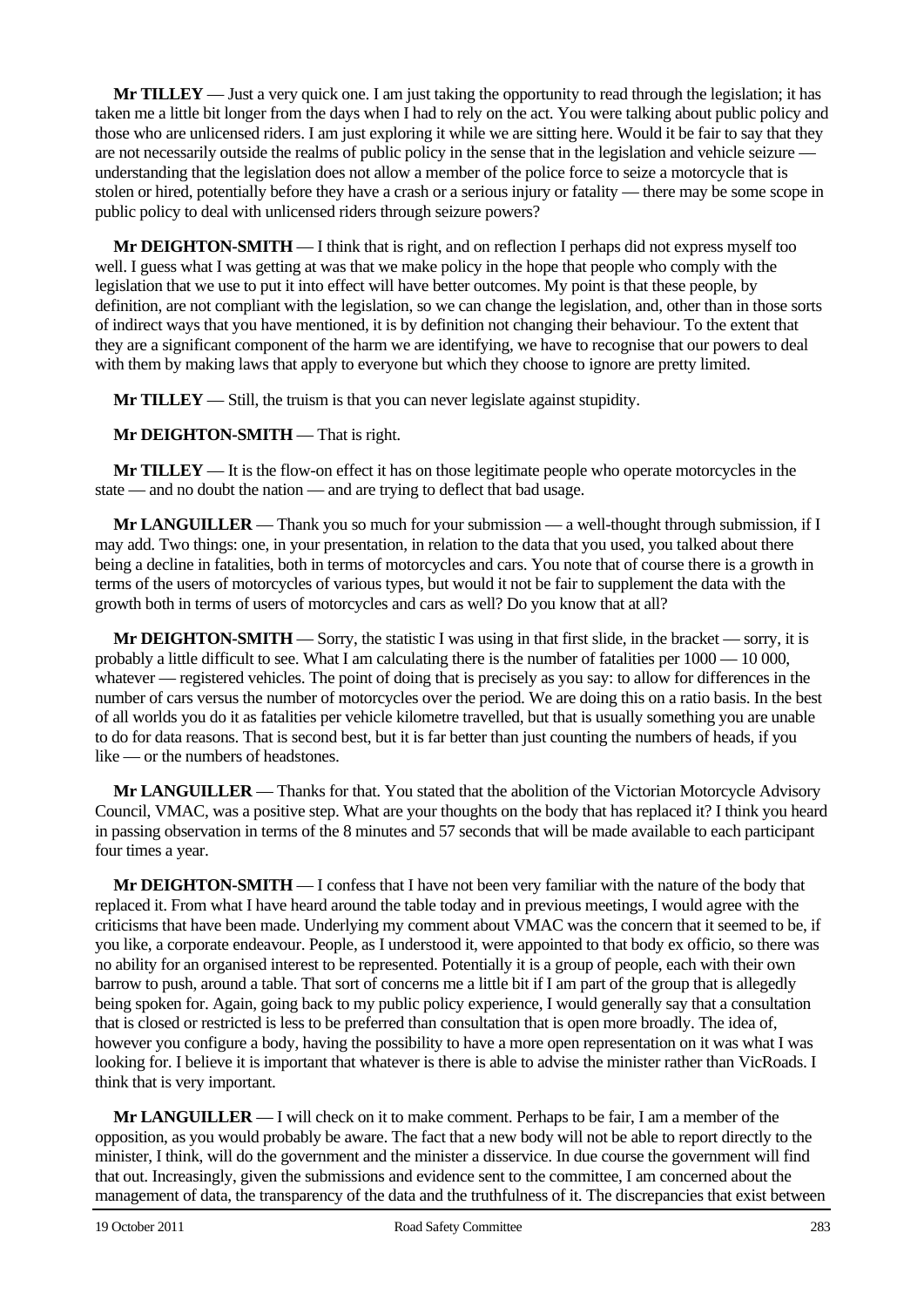various agencies are, more and more, in my personal judgement — and I do qualify that. I would think that the capacity of those agencies to go directly to the minister will increase and will become more and more important and not necessarily less important, but that is of course a matter for the government, and I qualify my remarks, if I may, through the chair in that context.

**Mr PERERA** — Submissions received by the committee so far have been split on the issue of post-licence training. Why do you support it? How would you encourage the take up of post-licence training?

**Mr DEIGHTON-SMITH** — I support it, I guess, in part from experience. I felt the training day that I undertook a couple of months ago taught me quite a lot, despite the fact that I have some decades of experience and a lot of kilometres under my belt, and in fact I have signed up for another session which I will be doing before Christmas. So personal observation is certainly one part of it.

But I think more broadly we would generally expect there to be some degree of positive impact from this, notwithstanding the possibility of compensating behaviour. What I am suggesting is that we need to positively motivate people to do it. If the providers of that training can convince people that it is in their interests, then people will undertake the training. As a matter of public policy I think encouraging them with a few financial incentives, of the kind that I suggested during my presentation, would be reasonable and worthwhile.

**Mr PERERA** — I have a question to ask just out of curiosity. Over the 25 years that you have been riding, you have adopted some bad habits; I believe that is what you had to fix by undergoing training. Are those trainers trained as well or have they themselves adopted some not-so-good practices?

**Mr DEIGHTON-SMITH** — I am probably not in a very good position to speak for the motorcycle training industry as a whole. The course that I undertook is very highly structured and the trainers are very well trained, I think. It is actually a franchise of a course that was developed in the US. It is run on racetracks but the skills that it teaches, at least in its first couple of levels, are very much road-oriented skills. They are probably helpful on a racetrack too, but they are certainly very much applicable on the road. I felt that the quality of what I got was very good. It was quite expensive but it was very good quality. There is good training out there; whether that can be said of most or all of the training I really could not say.

**Mr ELSBURY** — You might have heard me rabbiting on earlier about raising driver awareness.

**The CHAIR** — He means 'eloquently articulating'.

**Mr ELSBURY** — Exactly. Let the Hansard transcript reflect that. How would you go about raising driver awareness of motorcyclists?

**Mr DEIGHTON-SMITH** — I think it is challenging. I think that to a certain extent there is a critical mass issue here. I hear this discussion in the context of cycling. Cycling rates are increasing, and people are becoming more aware of cyclists because they see them around more often and because they are more likely to know people who cycle and who get in their ear about the problems of car drivers not seeing cyclists and so forth. To a certain extent I hope that as the number of motorcyclists continues to increase that this awareness will happen organically.

In terms of what government can do to push it along, I think the Transport Accident Commission's ads could certainly have a positive effect. When I look at what they are doing at the moment what I see is advertising aimed at motorcyclists, which irritates me and sometimes angers me and which I very much doubt achieves anything at all. I think diverting those dollars that are currently being supposedly spent on improving motorcycle safety to the sort of campaign that I was talking about which is aimed at car drivers would be a far better use of that money.

In my memory there has been one ad campaign of that kind conducted by TAC. It basically puts you in the driver's seat and then shows the motorcyclist's perspective and then with the motorcycle in the mirror. It showed the results of the driver not having seen the motorcyclist. It was not bad. I think you could build on that sort of approach. I think you have got to make people connect with it, hence my suggestion that it is really probably about who you know who is a motorcyclist. You know someone sitting there who is watching the television might never think of motorcycling, but if you can sort of create one of those scenarios — this might be your son or your cousin or your nephew or someone — you might get somewhere.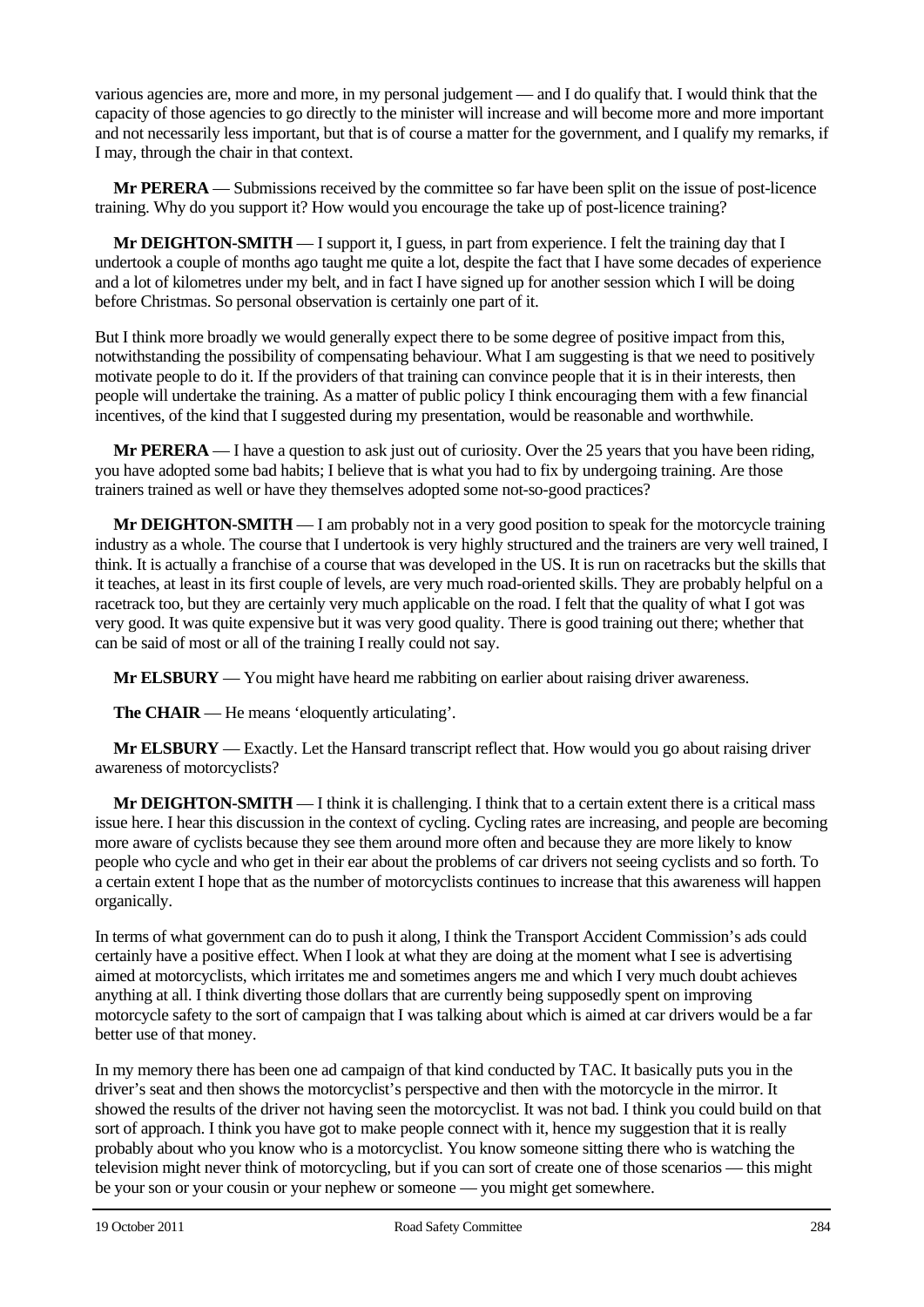**Mr ELSBURY** — Actually going on from that — thank you very much for that segue — there was some mention earlier on in the hearings about the use of mopeds and the fact that, because they are a lower-speed and a much lower-powered vehicle, potentially people could take on a moped without necessarily needing a motorcycle licence. Once you have got brothers, uncles, sisters, wives and girlfriends — possibly both — using that form of transport then people would become more aware. Would you support that theory?

**Mr DEIGHTON-SMITH** — That might well have some impact. I do not know if I would put that front and centre in terms of my answer to the policy question of whether we should allow mopeds without licensing. What I would say is yes. I would nonetheless be inclined to allow mopeds without licensing. I think that we have to look them in terms of what they are most closely comparable to and in many respects it is a bicycle in terms of their speed capabilities and in terms of the way that they occupy roads and so forth. We let people ride bicycles without a licence; why then would we not allow them to ride the most comparable vehicle without a licence? Yes, I would be in favour of that sort of step, and, yes, at the margin I think it might well help in terms of spreading that message, but I would be wary of overselling that.

**Mr ELSBURY** — Okay.

**The CHAIR** — Mr Deighton-Smith, what would you like to see as specific outcomes of this inquiry?

**Mr DEIGHTON-SMITH** — I guess I have made a few suggestions about what I would like to see as policy steps. I think in broad terms the idea that a carrot needs to be used as well as the stick, and in many cases instead of the stick, is one that I would like to underline. I think it would also be very gratifying to see some sort of positive statement about motorcycling.

We have heard from various people that there are attitudes at some official levels, at VicRoads and at MUARC perhaps, that are discouraging motorcycling. But, if we look at motorcycling in broader terms, in terms of its relationship to other policy objectives, I think it is clear that in an urban context their contribution to easing congestion, to reducing resource use and so forth is potentially a very positive one. I think we need to recognise this.

Despite the fact that I have many sources of pleasure in my life, motorcycling is one of the ones that is right up there. I guess that sort of intangible benefit is often underplayed or not recognised in public policy, but I would underline that it is very important. I think if the committee's report were to reflect on the positives of motorcycling, both for the participants and in terms of those broader policy issues that I just mentioned, then I think that would be something that I would look on very positively.

**The CHAIR** — Thank you. Just to build on your comment that there was a knowledge of the risks and acceptance of the risks in the light of the positive aspects, before the hearing we had taken much evidence from people, and people are gathered in the room at the moment who have travelled on a motorcycle through many continents with much experience and they have maybe travelled dangerously but have survived safely.

We also have had some evidence yesterday from a trauma surgeon at the Alfred hospital, Professor Gruen, who in the midst of his presentation defined the circumstances of a person who he has been looking after in recent days, who one moment was motorcycling safely and milliseconds later had lost bodily function broadly below the neck. There is that counterbalance of assessment of risk. In other evidence before our committee a person had a turning vehicle right in front of him, and according to his riding partner he was not at fault in any way; it was just an inadvertent SMIDSY outcome where he was seriously injured. Is that the risk you would regularly balance and weigh and accept that driver error rather than rider error could lead to such consequences?

**Mr DEIGHTON-SMITH** — I think that you cannot ride on the roads for very long before encountering the sort of circumstance in which driver error puts you at risk. We have all had that experience where the heart is in the mouth because you are a couple of seconds away from that sort of potential outcome. It is unfortunate that it is that way, and I guess the focus in my comments on raising driver awareness is where I think we need to go in responding to that. The reality is that, whatever kind of vehicle you use on the road, the possibility of suffering due to someone else's fault is there. Yes, it is greater in relation to motorcycles than many other forms of transport. Conversely, as I said earlier, if we look at things like bicycles, probably that risk is at least as high.

To get back to your question, it is a risk I do acknowledge. I wish it were not one of the risks, but it is there, and I have to decide whether I am prepared to ride or not with the knowledge of that risk. As I have indicated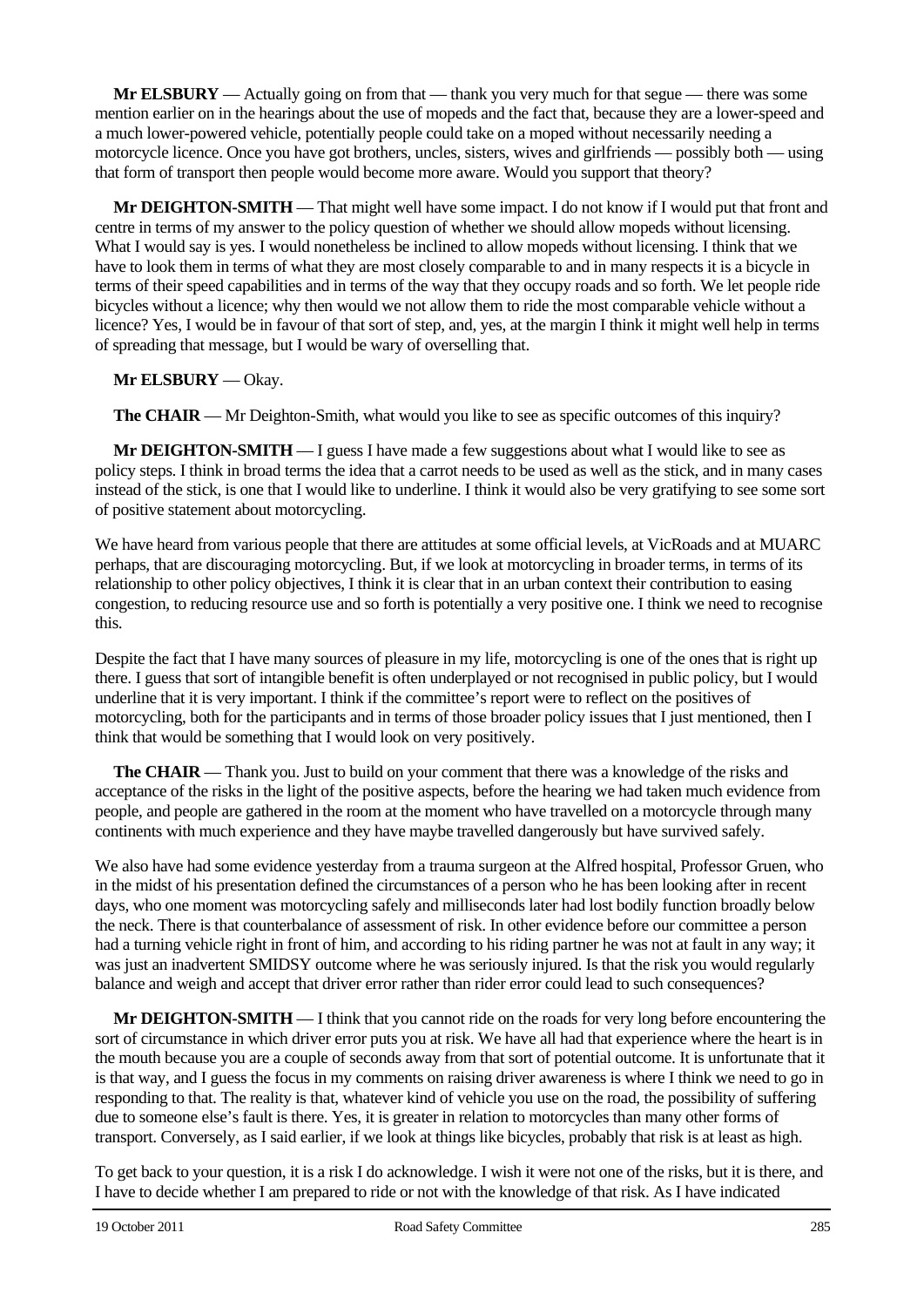earlier, I am a parent of two children and, if I considered that risk was too high relative to my circumstances, I would have hung up the helmet by now, but I have not.

**Mr TILLEY** — In the interest of continuing to get as many public policy ideas as we might be able to, particularly relating to data, do you think there are advantages in having an independent data collection agency?

**Mr DEIGHTON-SMITH** — As someone who does a lot of regulatory impact assessment I am always in favour of good quality data. From my understanding of what is out there and what organisations are operating in this space I think that is something that certainly merits consideration. The question is whether we get unbiased data and analysis of that data from our existing agencies. I think there are question marks over that. Because of that I think the idea of an independent data collection agency merits consideration. Off the top of my head I am not in a position to give you any good leads on how that might be constructed, but in principle I would agree.

**Mr ELSBURY** — My experience with motorcycles consists of 10 days of having my learners permit, so you could call me new.

**Mr DEIGHTON-SMITH** — You took it up for the purposes of the inquiry? That is commitment! I am impressed.

**Mr ELSBURY** — I did.

**Mr LANGUILLER** — He has already given it up.

**Mr DEIGHTON-SMITH** — It was 10 days until last Saturday.

**Mr ELSBURY** — Over two days I received about 6 hours tuition on a bike. I then went and did the test and was passed. Strangely enough the person who passed me was the same person who was teaching me, so she saw all the bunny hops and stalls and the smoke coming up off the tyres when I braked. She had seen that all happening throughout the day, and at the end she was the person who said I was competent enough to use a motorcycle as per the parameters of the test: take this corner, stop in this box, go slowly down here, turn around that corner and stop as hard as you can when signalled. It was that sort of deal. Do you see any inherent problem in having your training and your testing conducted by the same people?

**Mr DEIGHTON-SMITH** — Actually I do not. I say that because, being an economist, I look for the incentives. What I am thinking is if she fails you but gives you encouragement to come back next weekend on the promise that she will get you through next time, then she has doubled her fee, hasn't she? Her incentive is, to a certain extent, to fail you. If she is prepared to pass you, presumably that reflects her judgement. I do have some sympathy for the view that says it is a little bit too easy to get your learners. I did basically the same course in 1984, and when I first got out on the road I was wide eyed and in some fear. I certainly doubted, in some respects, my degree of preparation. I was excited as well.

**Mr ELSBURY** — Someone said to me yesterday that you start off being cautious and timid, move on to being confident and then become paranoid.

**Mr DEIGHTON-SMITH** — I don't know. I think different people probably react differently. I can see a case for extending that pre-learners training and lifting the bar a little, but I would balance that against the caveat that we should not be setting the bar so high that we discourage large proportions of people who, reasonably, want to go out and ride. We have to think about the cost and the commitment as well.

**Mr LANGUILLER** — Just very quickly I take you back to the issue of additional training beyond the point where the rider obtains his or her licence. Do you see any role for community groups or bicycle groups in providing some level of assistance at a very grassroots level in terms of experience, training and tips? In other jurisdictions that is done. Would that not perhaps help begin to change the image of clubs and motorcyclists, if one were to do it properly with some level of assistance by government, such as some structured training for trainers? Do you think there should be any consideration of this? I did take note of your comment that if we were to make additional training mandatory, it would be very costly. I concur wholeheartedly with you given the demographics of the people in the western suburbs I represent. Is there room for that kind of partnership, perhaps?